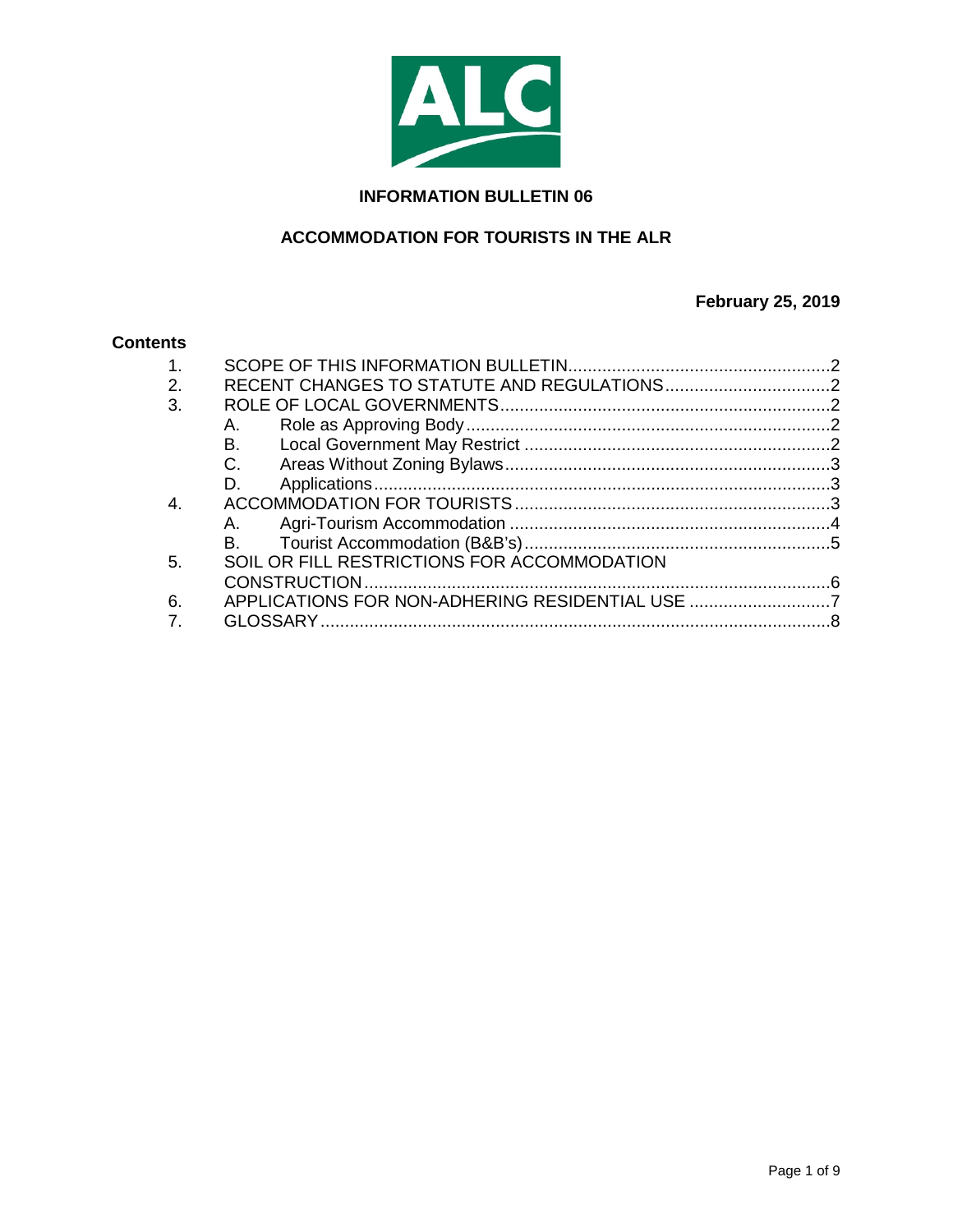## <span id="page-1-0"></span>**1. SCOPE OF THIS INFORMATION BULLETIN**

This information bulletin provides guidance to assist in interpreting the *Agricultural Land Commission Act*, S.B.C. 2002, c. 36 (**ALCA**) and the Agricultural Land Reserve Use Regulation (the **ALR Use Regulation**), in relation to agri-tourism accommodation and tourist accommodation in the agricultural land reserve (**ALR**). The ALCA and ALR Use Regulation will govern if inconsistent with this bulletin.

This information bulletin is directed only to interpretation of the ALCA and the ALR Use Regulation. All other applicable laws, regulations and bylaws related to accommodation for tourists must also be complied with.

## <span id="page-1-1"></span>**2. RECENT CHANGES TO STATUTE AND REGULATIONS**

Effective February 22, 2019, the ALCA has been amended and the ALR Use Regulation has been created. Though many concepts contained in the ALCA and its regulations are unchanged from the past, there have been changes to the use of ALR land for agri-tourism accommodation and tourist accommodation. All references in this information bulletin to the ALCA and the ALR Use Regulation are as of February 22, 2019, unless otherwise stated.

#### <span id="page-1-2"></span>**3. ROLE OF LOCAL GOVERNMENTS**

#### <span id="page-1-3"></span>**A. Role as Approving Body**

The approvals that an approving body such as a local government may give in respect of the construction or alteration of residential structures for tourism are limited: ALCA, s. 18.

Any portion of a local government bylaw that purports to allow a use of land in the ALR that is not permitted under the ALCA or the ALR Use Regulation, or contemplates a use of land that would impair or impede the intent of the ALCA or the ALR Use Regulation, is inconsistent with the ALCA or the ALR Use Regulation and has no force or effect: ALCA, ss. 46(4), (5).

For example, **if a zoning bylaw provides for more agri-tourism accommodation or tourist accommodation on ALR land than do the ALCA and the ALR Use Regulation, the zoning bylaw's provision for that extra accommodation is of no force or effect and cannot be relied on.** 

#### <span id="page-1-4"></span>**B. Local Government May Restrict**

**Local government bylaws can be more restrictive of residential use of the ALR, including use of land in the ALR for prescribed accommodation, than the ALCA**: ALCA, s. 46(6). The ALR Use Regulation identifies certain designated farm uses and permitted non-farm uses that local governments must not prohibit, but places no limitation on local government powers to prohibit or otherwise restrict residential uses of ALR land.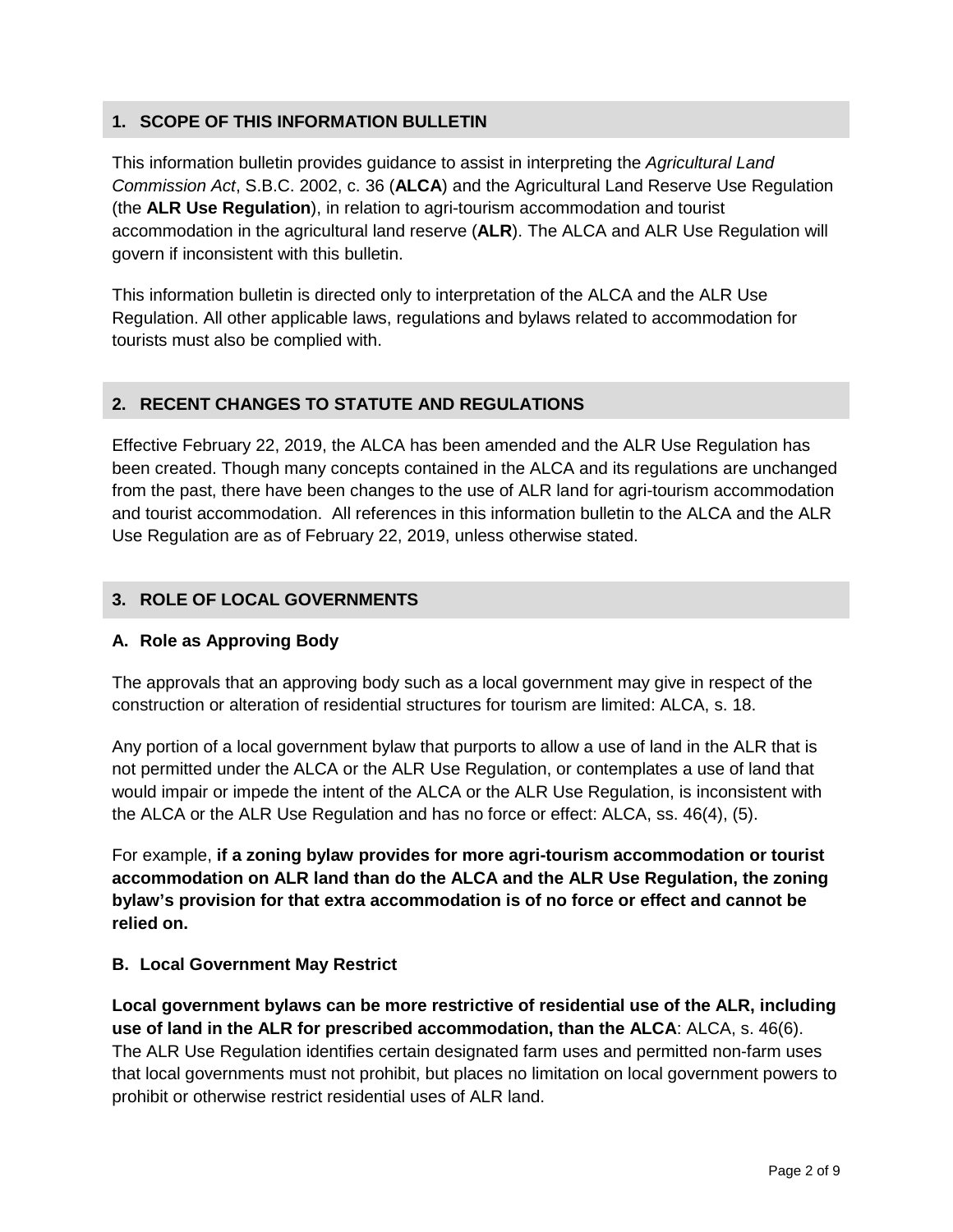A local government may decide that no agri-tourism accommodation or tourist accommodation should occur in its jurisdiction. The local government may expressly prohibit that use. Alternatively, the local government may simply not list those uses among uses that can occur in a particular zone, which accomplishes the same purpose. Where a zoning bylaw is in place, use of land for agri-tourism accommodation and tourist accommodation must be specifically permitted by the bylaw in order for that use to occur. Otherwise that use cannot occur even if the use would be compliant with the ALCA and ALR Use Regulation.

A local government also has the option of allowing agri-tourism accommodation or tourist accommodation, but allowing less than the ALCA and the ALR Use Regulation. For example, a local government bylaw may restrict the number of agri-tourism accommodation sleeping units to fewer than 10 and may specify the maximum number of persons who may be accommodated per sleeping unit.

Further, a local government may have additional requirements related to maximum floor area, parking, signage, setbacks, fire and emergency servicing, etc. Local governments that permit accommodation for tourists on ALR land may wish to develop monitoring methodology or require permits to ensure the occupation of the accommodation meets the requirements of their bylaws.

## <span id="page-2-0"></span>**C. Areas Without Zoning Bylaws**

Note that some areas of the province do not have zoning bylaws. The absence of local zoning bylaws does not relieve a landowner from complying with the restrictions in the ALCA and ALR Use Regulation.

## <span id="page-2-1"></span>**D. Applications**

An application to the Commission asking it to approve a non-adhering residential use, such as a use of a residential structure for accommodation that contravenes the regulations, may be submitted through the landowner's local government. For more information on the process for making applications to the Commission, please see the Commission's website, at [www.alc.gov.bc.ca/alc/content/applications-and-decisions,](https://www.alc.gov.bc.ca/alc/content/applications-and-decisions) as well as Section 6 of this information bulletin entitled "Applications For Non-Adhering Residential Use".

## <span id="page-2-2"></span>**4. ACCOMMODATION FOR TOURISTS**

The ALR is **not** intended to be the venue for hotels or motels. The types of accommodation permitted in the ALR are very limited and subject to new restrictions for placement of fill and removal of soil. See Section 5 of this information bulletin entitled "Soil or Fill Restrictions for Accommodation Construction".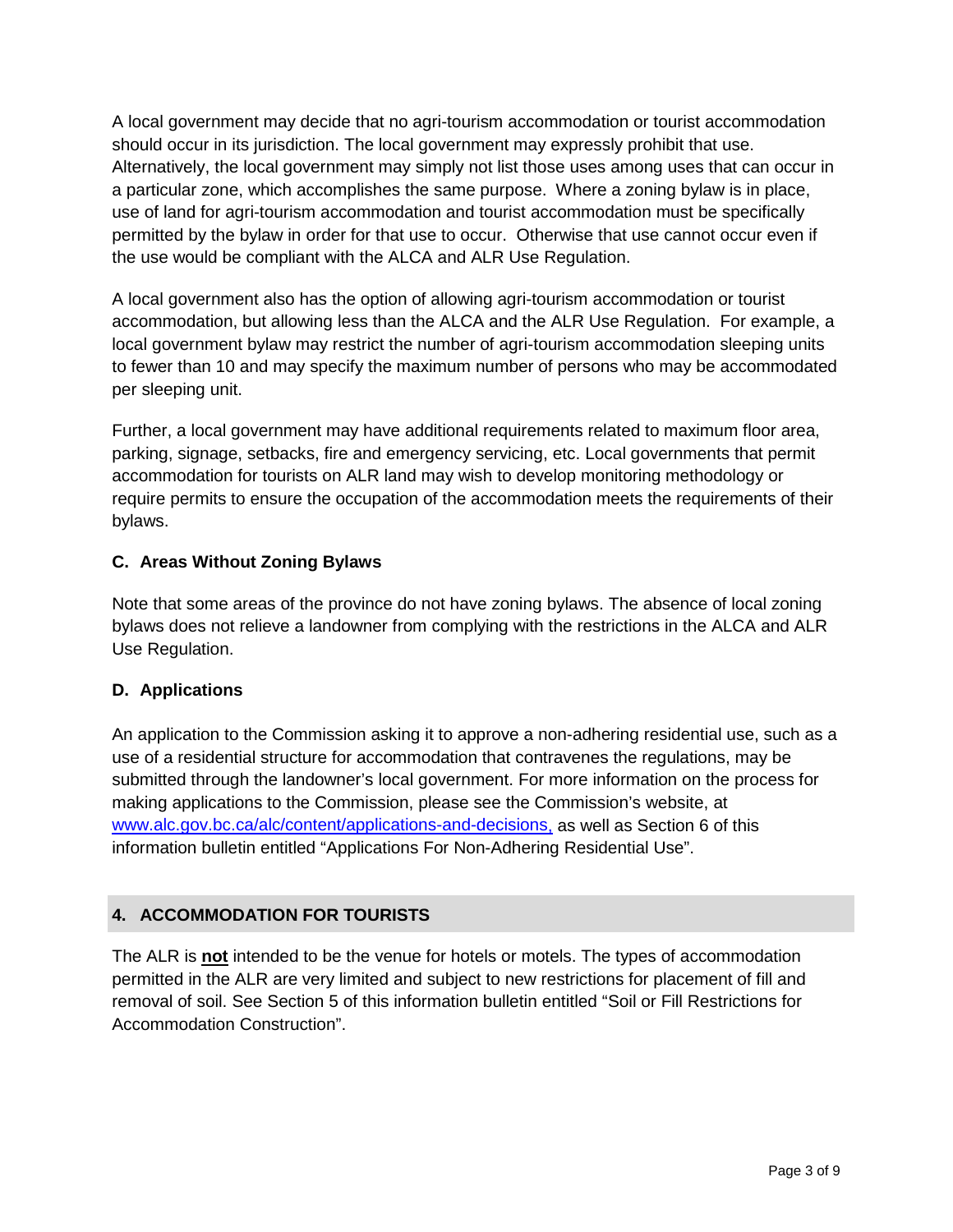### <span id="page-3-0"></span>**A. Agri-Tourism Accommodation**

The use of land in the ALR for providing accommodation in relation to an agri-tourism activity is permitted under section 33 of the ALR Use Regulation, without needing to bring an application to the Commission for that use, if **all** of the following apply:

- (1) the accommodation is in relation to an "**agri-tourism activity**". Agri-tourism uses must be secondary to, incidental to and compatible with the agricultural production activities. Expressly under section 12 of the ALR Use Regulation, "**agri-tourism activity**" is an activity:
	- (a) conducted on land in the ALR that is classified as a farm under the *Assessment Act*;
	- (b) to which members of the public are ordinarily invited, whether or not a fee or other charge is payable;
	- (c) in connection with which no permanent facilities are constructed or erected. See ALC Policy L-04 for further discussion; AND
	- (d) that falls into one of the following categories:
		- (a) an agricultural heritage exhibit displayed on the agricultural land;
		- (b) a tour of the agricultural land, an educational activity or demonstration in respect of all or part of the farm operation conducted on that agricultural land, and activities ancillary to any of these;
		- (c) cart, sleigh and tractor rides on the agricultural land;
		- (d) subject to section 9 *[horse facilities]*, activities that promote or market livestock raised or kept on the agricultural land, whether or not the activity also involves livestock raised or kept elsewhere, including shows, cattle driving and petting zoos;
		- (e) dog trials held on the agricultural land;
		- (f) harvest festivals and other seasonal events held on the agricultural land for the purpose of promoting or marketing farm products produced on that agricultural land;
		- (g) corn mazes prepared using corn produced on the agricultural land on which the activity is taking place;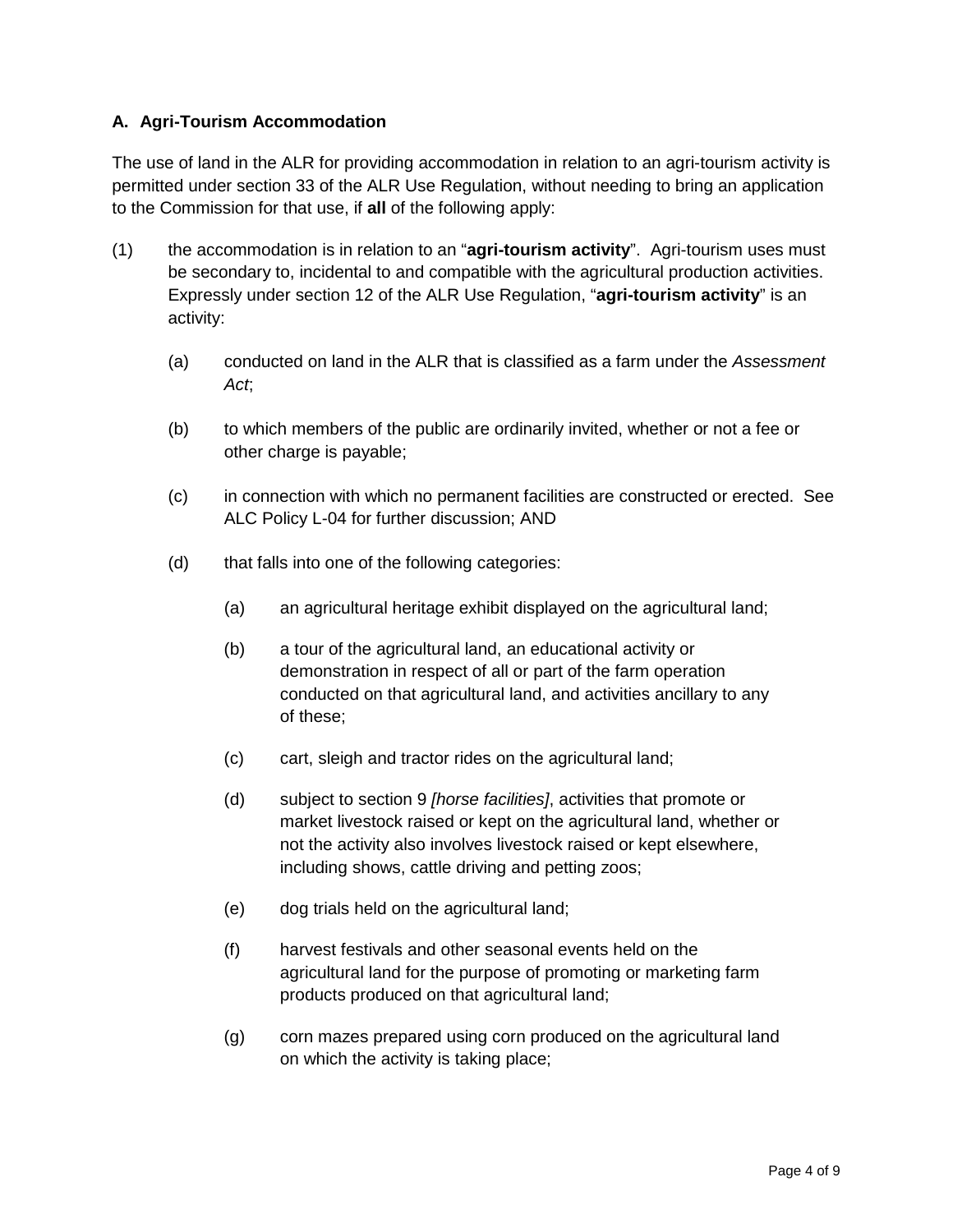- (2) the accommodation is located on land in the ALR that is classified as a farm under the *Assessment Act*: ALR Use Regulation, s. 33(2)(a);
- (3) the total developed area for structures, landscaping and access for the accommodation is less than 5% of any parcel: ALR Use Regulation, s. 33(2)(b);
- (4) the accommodation is limited to 10 sleeping units in total, including any bedrooms used for tourist accommodation under section 34 of the ALR Use Regulation: ALR Use Regulation, s. 33(2)(c). "**Sleeping unit**" means "(a) a bedroom or other area used for sleeping located in a residence, cabin or other structure; (b) a vehicle, trailer, tent or other structure located on a campsite, field or other area": ALR Use Regulation, s. 33(1); AND
- (5) accommodation is provided on a seasonal or short-term basis only: ALR Use Regulation, s. 33(2)(d). "**Seasonal**" is a use or activity that fluctuates according to one or more seasons (spring, summer, fall and winter) (but not all seasons) or available or taking place during one or more seasons (but not all seasons) or at a specific time of the year. "**Short-term**" is the use by a tourist of accommodation for agri-tourism for a period of not more than 30 consecutive days.

Note that:

• **Tourist**" is a person who travels for pleasure from place to place away from their permanent residence.

An owner of ALR land who wishes to construct or alter agri-tourism accommodation on ALR land must also comply with the requirements set out in section 20.1(1)(a) or (b) of the ALCA except as provided under section 32 of the ALR Use Regulation.

## <span id="page-4-0"></span>**B. Tourist Accommodation (B&B's)**

The use of land in the ALR for providing tourist accommodation is permitted under section 34 of the ALR Use Regulation, without needing to bring an application to the Commission for that use, subject to certain restrictions.

Note that:

- "**Tourist accommodation**" is in the nature of bed and breakfast use.
- "**Tourist accommodation**" may **only** occur in a principal residence.
- "**Tourist**" is a person who travels for pleasure from place to place away from their permanent residence.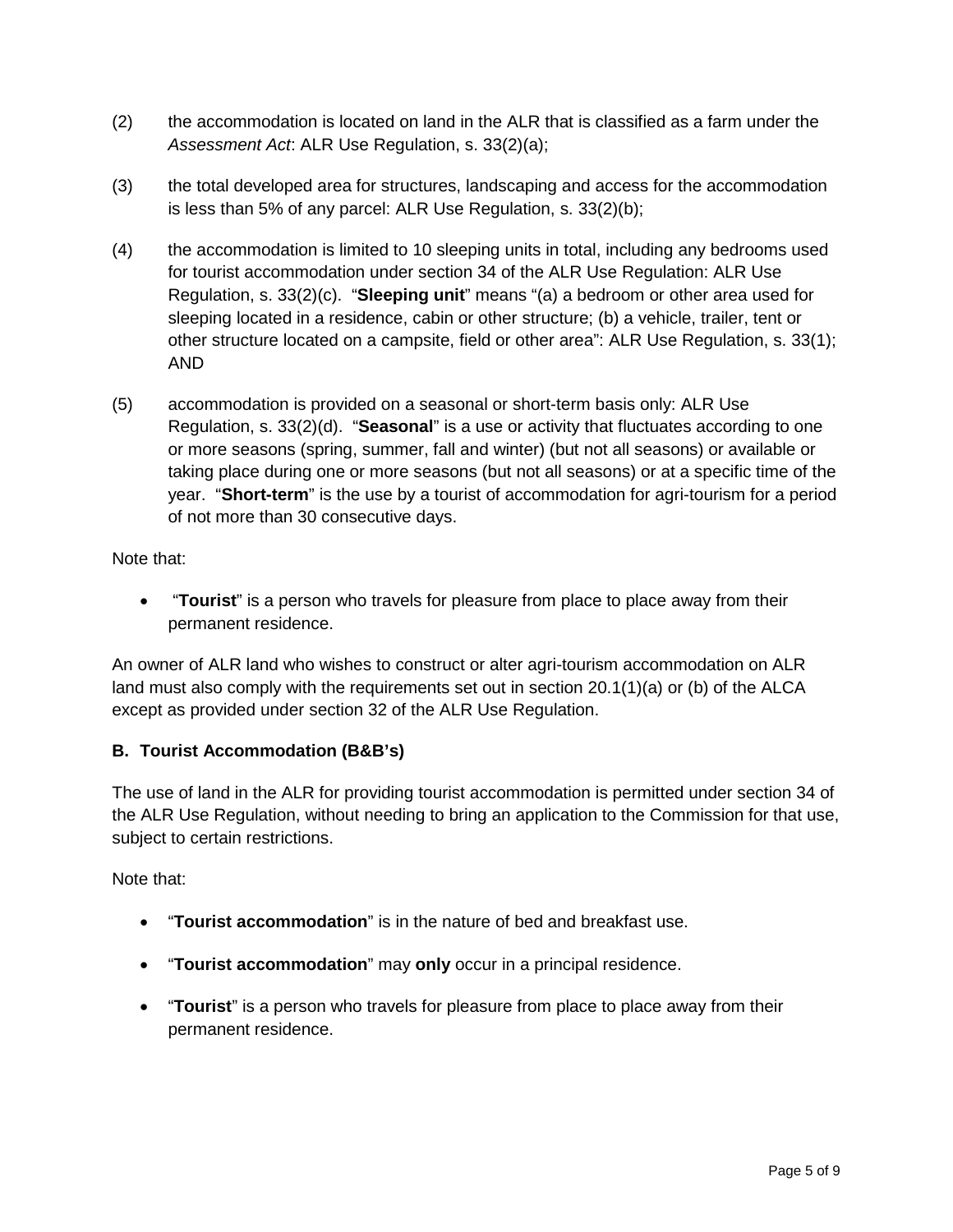#### I. Tourist Accommodation in Compliant Principal Residence

Tourist accommodation on ALR land is permitted without application to the Commission in a principal residence that is 500  $m^2$  or less, and that is otherwise also in compliance with the ALR Use Regulation, if both of the following conditions are met:

- (a) the accommodation is limited to 4 bedrooms in total; AND
- (b) accommodation is provided on a short-term basis only.

"**Bedroom**" for the purpose of section 34 of the ALR Use Regulation means "a bedroom or other area used for sleeping in a residence": ALR Use Regulation, s. 34(1).

"**Short-term basis**" means the use by a tourist of a bed and breakfast accommodation for a period of not more than 30 consecutive days.

#### II. Tourist Accommodation in a Grandfathered Principal Residence

Tourist accommodation on ALR land is permitted without application to the Commission in a principal residence that has a total floor area of more than 500  $m<sup>2</sup>$  or that is otherwise of a size or is sited in contravention of a regulation if all of the following conditions are met:

- on February 22, 2019, the number of bedrooms complied with section 3(1)(d) of the Agricultural Land Reserve Use, Subdivision and Procedure Regulation, as it read immediately before February 22, 2019 (that is, "bed and breakfast use of not more than 4 bedrooms for short term tourist accommodation or such other number of bedrooms as specified in a local government bylaw, or treaty first nation government law, applicable to the area in which the parcel is located");
- the number of bedrooms is not changed after February 22, 2019 unless (i) permitted under section 25 or 45 of the ALCA, or (ii) the number of bedrooms is not increased by the change; AND
- accommodation is provided on a short-term basis only.

An owner of ALR land who wishes to construct or alter tourist accommodation use in a principal residence on ALR land must also comply with the requirements set out in section 20.1(1)(a) or (b) of the ALCA except as provided under section 32 of the ALR Use Regulation.

#### <span id="page-5-0"></span>**5. SOIL OR FILL RESTRICTIONS FOR ACCOMMODATION CONSTRUCTION**

Removing soil from or placing fill on ALR land is permitted for the construction or maintenance of a principal residence if the total area from which soil is removed or on which fill is placed is 1,000  $m^2$  or less. If the affected area is in a floodplain, an additional condition applies: the resulting elevation level must be consistent with applicable local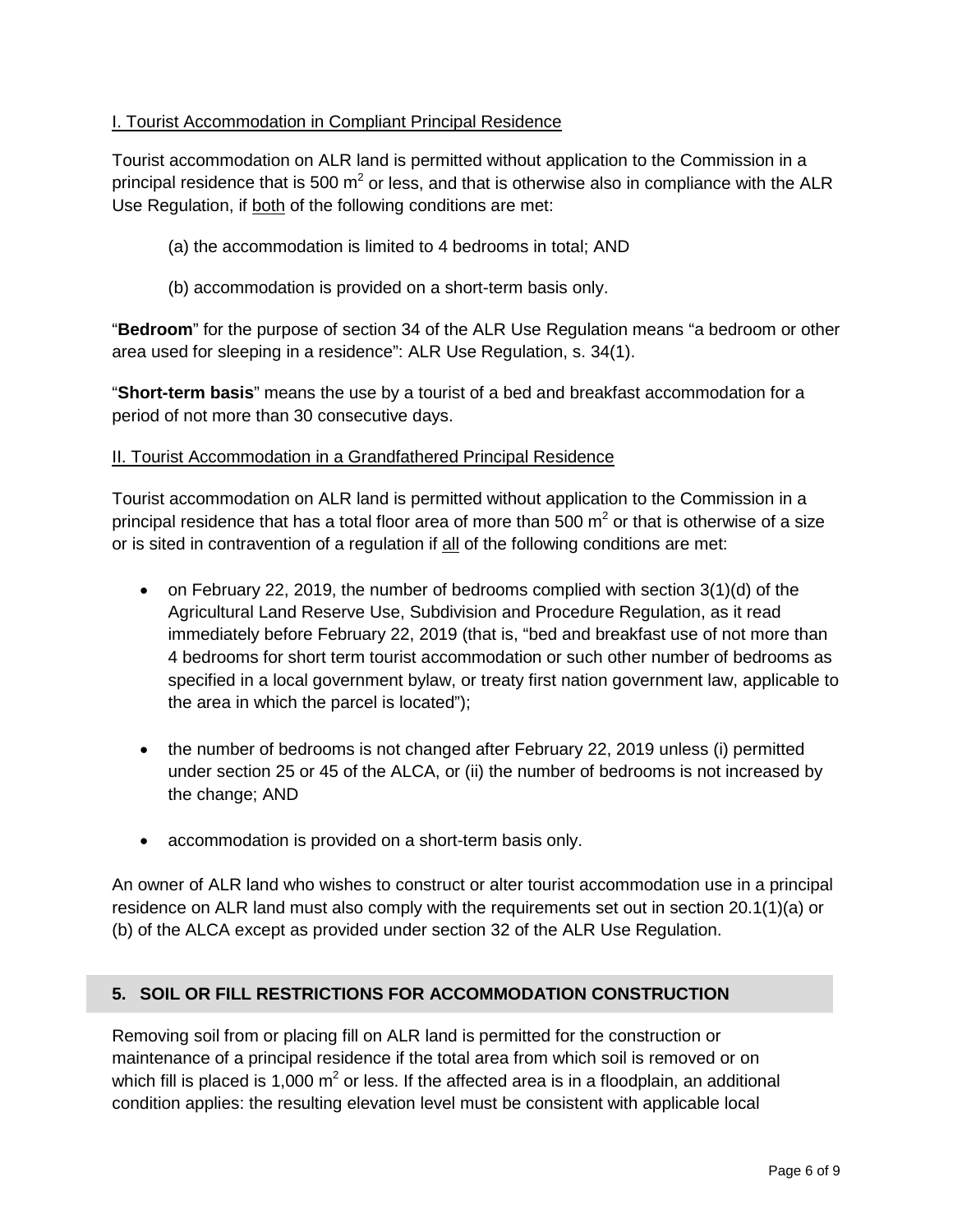government or first nation government requirements for flood protection: ALR Use Regulation, s. 35.

Removing soil from or placing fill on ALR land in connection with other residential uses (such as the construction of residential structures for agri-tourism accommodation or where the area affected by a principal residence is greater than 1,000  $m^2$ ) is not permitted. An owner of ALR land seeking to remove soil or place fill may submit a notice of intent along with payment of the required fee to the ALC's chief executive officer requesting approval: ALCA, s. 20.3. The landowner may also apply to the commission for a soil or fill use under s. 25 of the ALCA.

The following types of fill are prohibited on ALR land (ALR Use Regulation, s. 36):

- construction or demolition waste (including masonry rubble, concrete, cement, rebar, drywall and wood waste);
- asphalt;
- glass;
- synthetic polymers;
- treated wood;
- unchipped lumber.

### <span id="page-6-0"></span>**6. APPLICATIONS FOR NON-ADHERING RESIDENTIAL USE**

An owner may apply to the Commission for approval under section 25 of the ALCA for a nonadhering residential use: ALCA, s. 20.1(2). A **"non-adhering residential use"** means "any of the following: (a) an additional residence; (b) a principal residence having a total floor area that is more than 500 m<sup>2</sup>; (c) a use of a residential structure that contravenes the regulations": ALCA, s. 1(1). For example, use of more than four bedrooms in a principal residence for shortterm tourist accommodation would be a non-adhering residential use requiring an application (subject to the potential exception for Tourist Accommodation in a Grandfathered Principal Residence discussed above).

For more information on making applications to the Commission, please see the Commission's website, at [www.alc.gov.bc.ca/alc/content/applications-and-decisions.](http://www.alc.gov.bc.ca/alc/content/applications-and-decisions)

Section 25(1) of the ALCA provides that on receiving a use application the Commission may:

- refuse permission for the use applied for,
- grant permission, with or without limits or conditions, for the use applied for, or
- grant permission for an alternative use or subdivision, with or without limits or conditions, as applicable.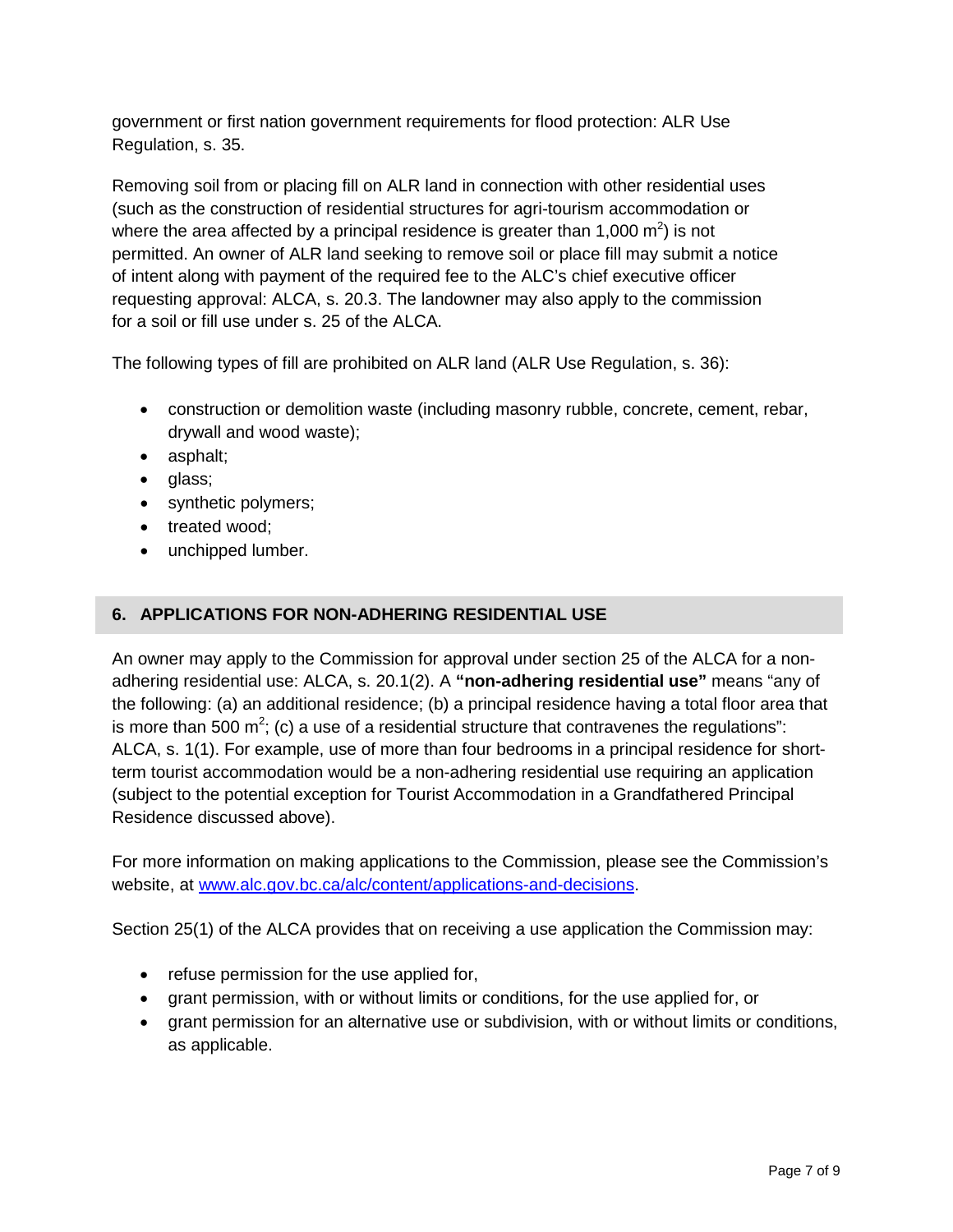With respect to an application for a non-adhering residential use, the Commission (a) must consider the prescribed criteria, if any, (b) must not grant permission for an additional residence unless the additional residence is necessary for a farm use; and (c) must reject the application if required by the regulations to do so: ALCA, s. 25(1.1).

Examples of considerations that the Commission may take into account in determining an application are found here: [https://www.alc.gov.bc.ca/alc/content/applications-and](https://www.alc.gov.bc.ca/alc/content/applications-and-decisions/what-the-commission-considers)[decisions/what-the-commission-considers](https://www.alc.gov.bc.ca/alc/content/applications-and-decisions/what-the-commission-considers)

## <span id="page-7-0"></span>**7. GLOSSARY**

The following key definitions are relevant to this information bulletin:

**"agri-tourism activity"** means "an activity referred to in section 12" of the ALR Use Regulation: ALR Use Regulation, s. 1

**"additional residence"** means "a residence on a parcel of agricultural land, other than the principal residence": ALCA, s. 1(1)

**"alter"** means "the following: (a) to alter the exterior of a structure so as to increase its size; (b) to move or alter the exterior walls or edges of a structure so as to change its siting": ALCA, s. 1(1)

**"authorization"** means a permit or other authorization, issued under an enactment, to construct or alter a residence: ALCA, s. 20.2

"**bedroom**" means "a bedroom or other area used for sleeping in a residence": ALR Use Regulation, s. 34(1)

**"construct"** means "the following: (a) to build a new structure; (b) to place on land a new structure that is fully or partially pre-fabricated; (c) to replace a structure, 75% or more of which has been substantially damaged or destroyed": ALCA, s. 1(1)

**"farm use"** means "an occupation or use of agricultural land for (i) farming land, plants, mushrooms, truffles or animals, (ii) a farm operation as defined in the *Farm Practices Protection (Right to Farm) Act*, or (iii) a purpose designated as a farm use by regulation", but "farm use" does "not include a residential use or a soil or fill use": ALCA, s. 1(1)

**"fill"** means "any material brought onto agricultural land other than materials exempted by regulation": ALCA, s. 1(1)

**"non-adhering residential use"** means "any of the following: (a) an additional residence; (b) a principal residence having a total floor area that is more than 500 m<sup>2</sup>; (c) a use of a residential structure that contravenes the regulations": ALCA, s. 1(1)